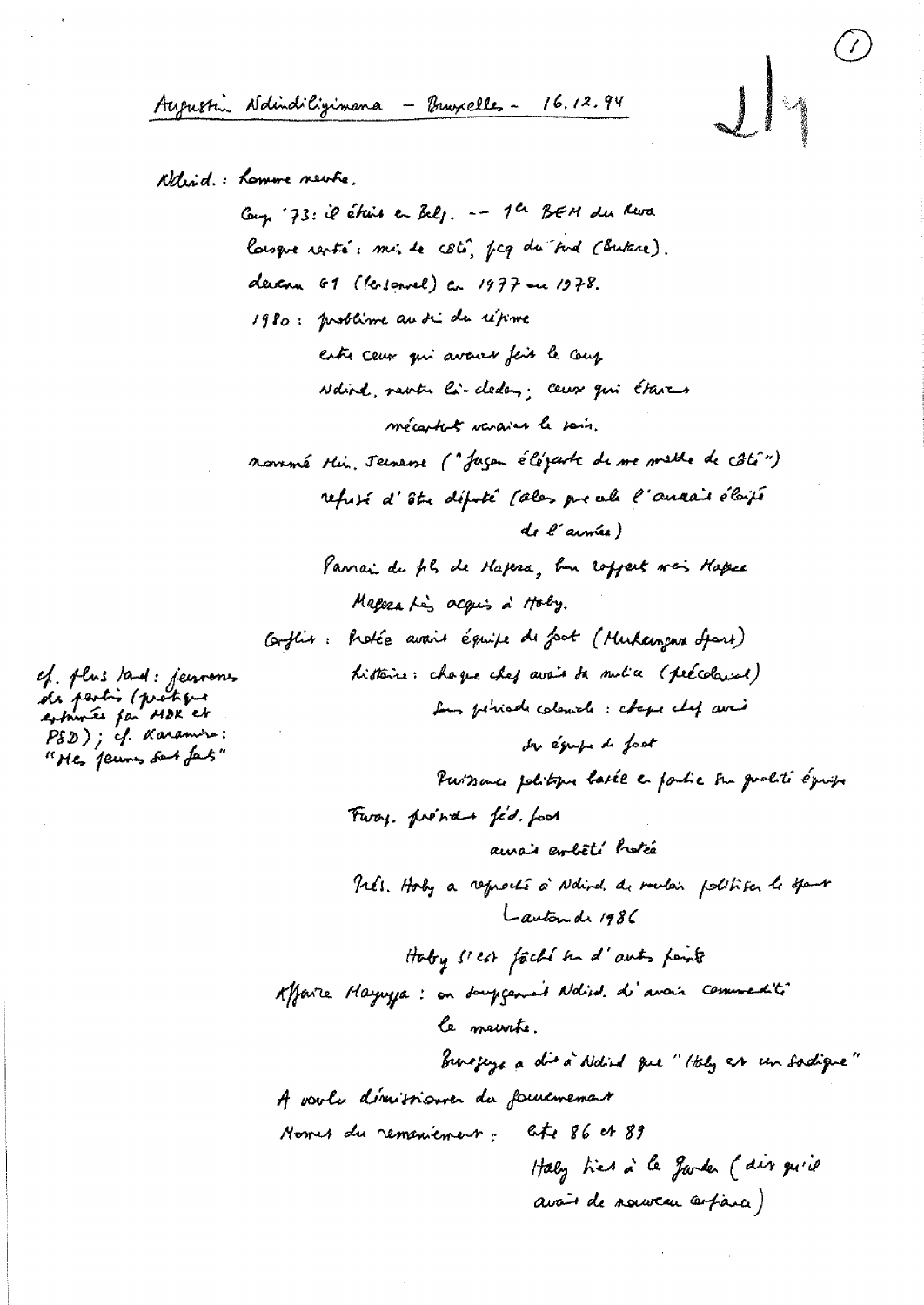Haby a mis en place "commissions du Commes intépas" dans addied. faisais partie. 1990: Min. Fromper et Commun. Guerre: on avoir reports à Holy de cumule. Donc Nolind. nommé Ministre à la présidence était sevel dans ce ministére et four attributions Court. Notanzimana fi 1991; Nohird. Ministrade la féf. Dircol: Rusatina Scrubuja<br>Desposanza lui a dit "Tour las fen du sud fat des Indetanzi". En fais Haly, plutat Sapotion, éleis le Minadel. Holy him a demandé de dématir articles de presse accusat Holy d'avin natamme tié la polition de la 1ere 14.  $+$  "Gigue du 45.10.90" : orphrisé far l'E.M. Is Nolifed. a reavagé cela au Min. de le joistre. Remainement avid 92: Nobid. Of the refuse fort theody Mhaid. With chancem parder in mais Holy l'a récupéré ( peur que aldid. étair a voie de recruter et par PSD ou MDR) Notel, a bolazí Serub. + Rwajo/. battle aver opposition a exist Notived a la Gd (ol) que botare vobre Hobernda) Haby a accepté la chose Comme Chef FM 63 il devoir rosta vente; 5'st accredé au  $f_n : t \rightarrow \infty$ Français pour et evenute à la MINUAR. Ndied , nortain projour structs in faire accepter Mourcan commadit, qui serait FPR. C'été un corgs diversit, avec des for du did et des Tota. Cela explique l'attitude connecte de la G Londone si permat à portir du 6 avril.

Nobird. n'avait  $-2$  dire.  $\epsilon$ ford for nJomé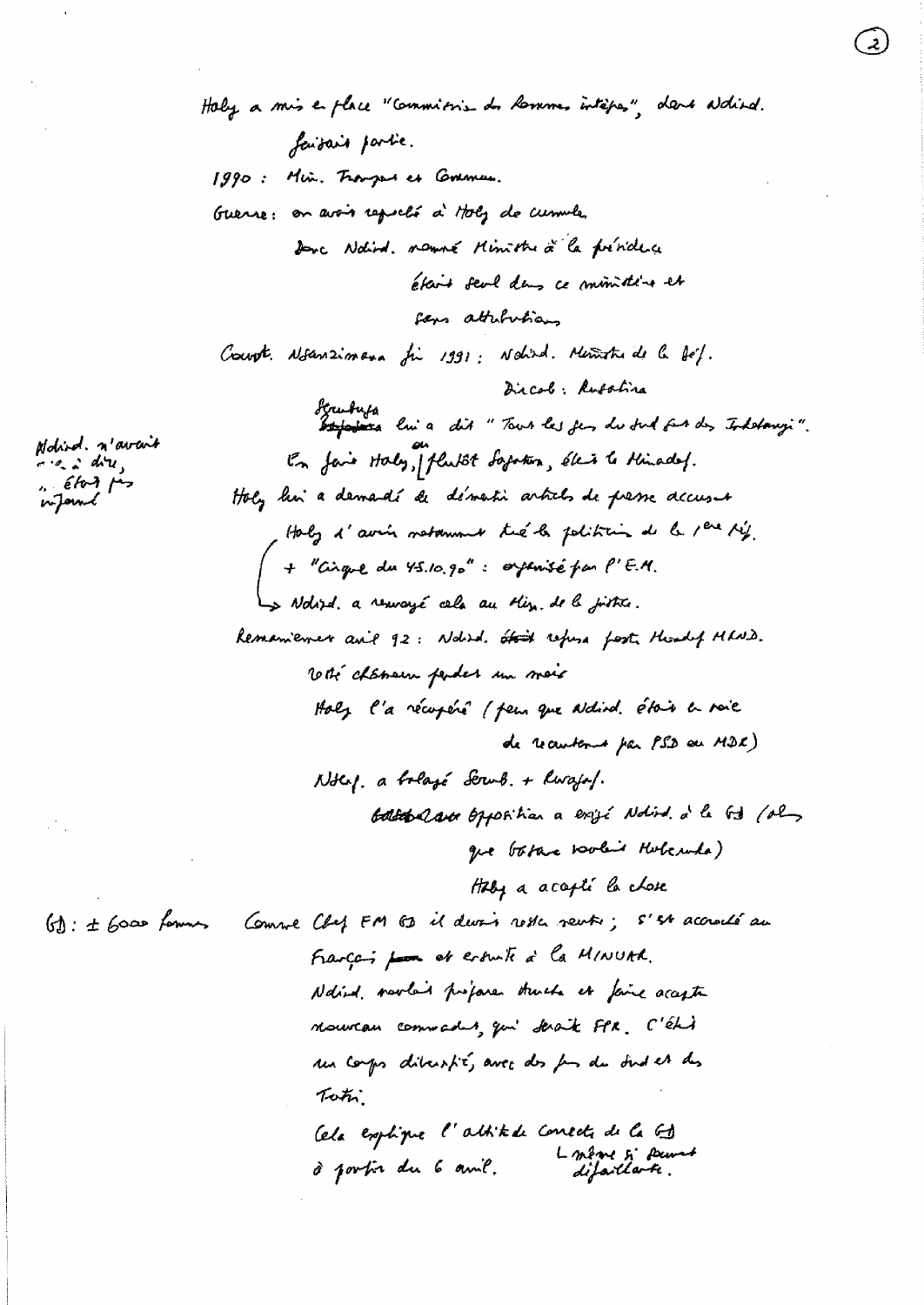the explace des cistitutions: fériode his difficile. Incident etc manufestations Miniaded traina's avec G-3 de aldied, far avec hi-même (qu'il fragais) Journale 5.1.94 (join Sermes Holy): réservier à l'EM (on partie blogue les député de lands) GD a refusé de marcha là-dedans: élémet GP a cint and rejoin posts GD --Militaires e civil est attopré la FD. Arraminate de Félicie batchesi (pad amid aldied) PM Ajothe, anne de Ndind, l'a offellé den boneau ... Minisoned prevait décisions den consulta Chef EM AR et GD. Réunnian Cats d'unité, figure l'aussée était en trai de Fin nov.  $93$ Se diviser. Tendance Rubohira + Nalind : l'aumée se dois pas s'occupe de politique -- accuts par d'autre presque d'être FTX. Ndird. allait parti à la retraite Haly a reproble à Daves Gasare et adied. de "vouloir détruire les Istratement : Haby noulais fair l'hôre. des déliguats, membres totorohamme. Préparabits fusion 2 avenues : blocap, mantent du côté Holy et Chy EM AR : exposements from it cornects bloqués des deux côtés (y confin FPK). Nommé général, après "promotion" blojane au pade de jéréral. on evi a proposé le poste de Chez EM AK. y avril 94: Reveanter cher offorte [dira le 8.3: c'éluis le livre 4.4] [Ndird. e. carpé, rati le 5.4 sevens à Kipet, pour faire un miss au pais avec Misuart A l'arrivée te le sai du 5.4, Gabrier l'appelle pau dire que ATLM parlealien rein d'Ajeste auto officen du sud Nuit 5 - 6: Agethe demade 5 60 piets à Cound'April L qui allais se provance.<br>dans dottes Tuggeramupu Nyaniranto.

 $\mathcal{Z}$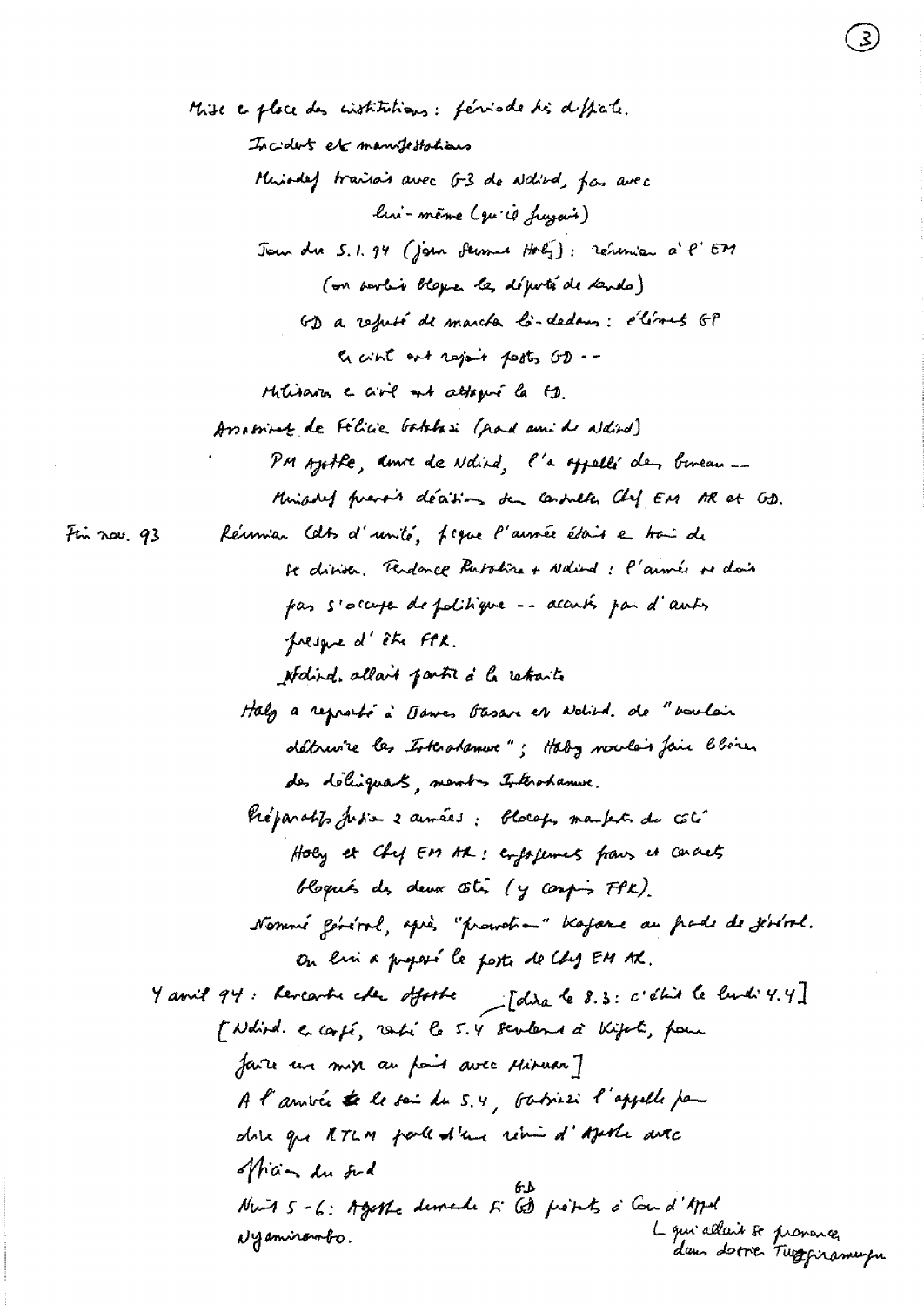A demedi à Ajuste si résemin avec afficir du sur avoir en lieu : a dis qu'elle avaie offert un veux à de officien de Eutere, Autour des officies G.D.

 $16.4(4)$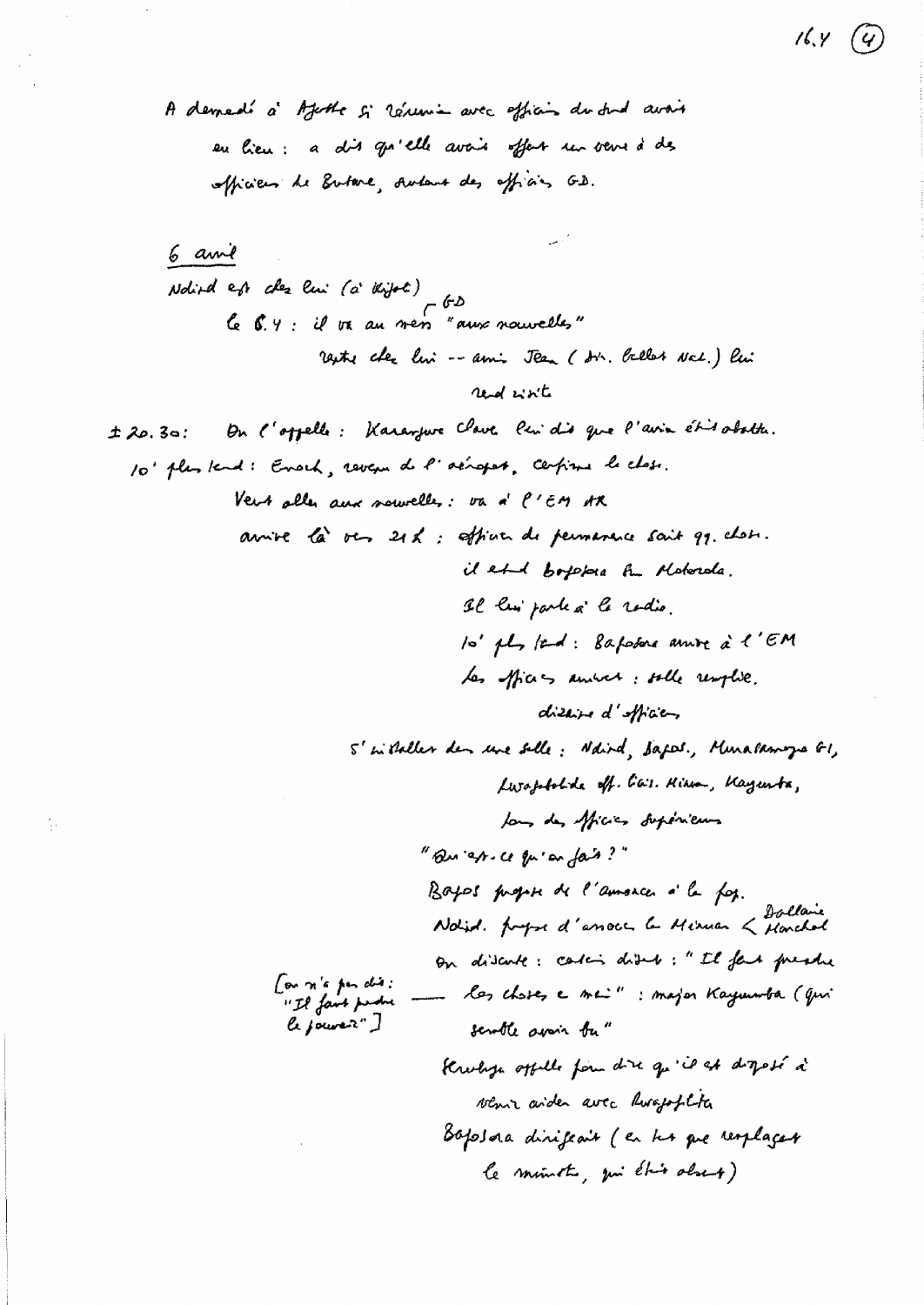$16.4$  (5)

 $\hat{\mathcal{A}}$ 

 $\frac{1}{2}$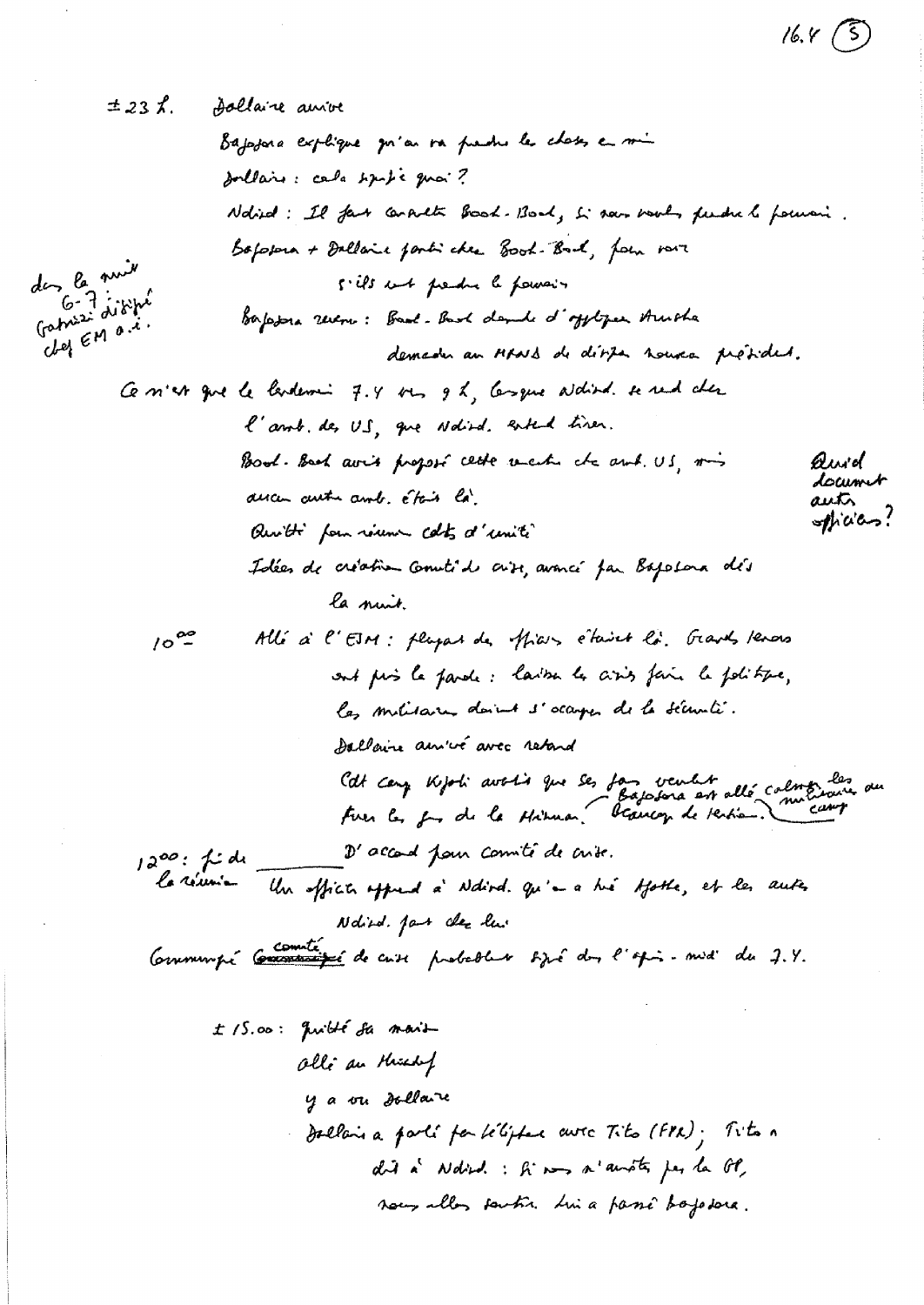## $16.4 \; (\hat{6})$

Par la Suite ± 16 h, FPR duti. Le dain, revu doclaire, à qui a a demandr de cabacte FPR, ene d'un cesse-le-feu. [offame casque blens belges] L Compti 11 mats à la majore (± 22h) a demadé de la lava et couvrir.

Mahi du 8.4

Solitions ?<br>belle family ?<br>T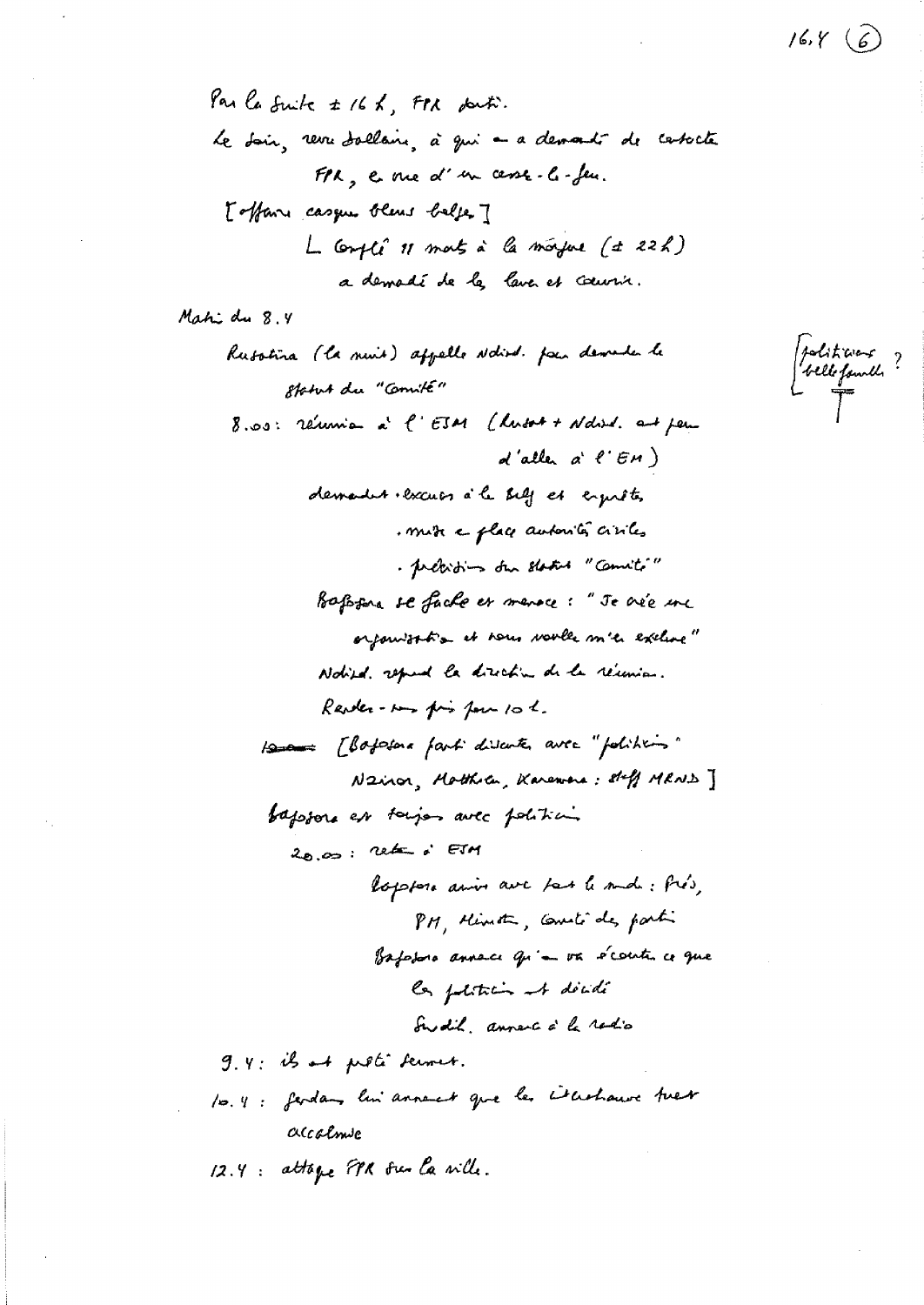## Bojefora

 $6.4$  $21.10$ : Boyston à l'EM 22-22.30: parti avec bollers et Rusbelode -> food-bart ± misis: rete à l'Et  $\therefore$  EM > Art.EU Cometi de cusa  $9.4$  $8.3$ n'a forthané  $9.30 : E514$ give min  $6.7$ 10.00 : commin Em et réceive du 8  $(2.50 \div 2)$  $15.00$  : Miniarchy not : bajone  $\gamma$   $\circ$ 

> Dédignation batrissi, als que lusativa étais le plus ancie, mai Bajodna n'en voules pas. Bajopore a défedu l'adacu carthement: f.c. Muzik ver mette Sent + Russel. à la reporte -- Ausson whe l'austised to reme à Soften, qui les suit dens un trussi.

Massacres de munste etc. a été dividé de fag censole Ancoletion camp, there expelses dicedi checks, and pas forceive lem assamint.

Memo 3 Nov  $\rightarrow$  Cepai Communité depelora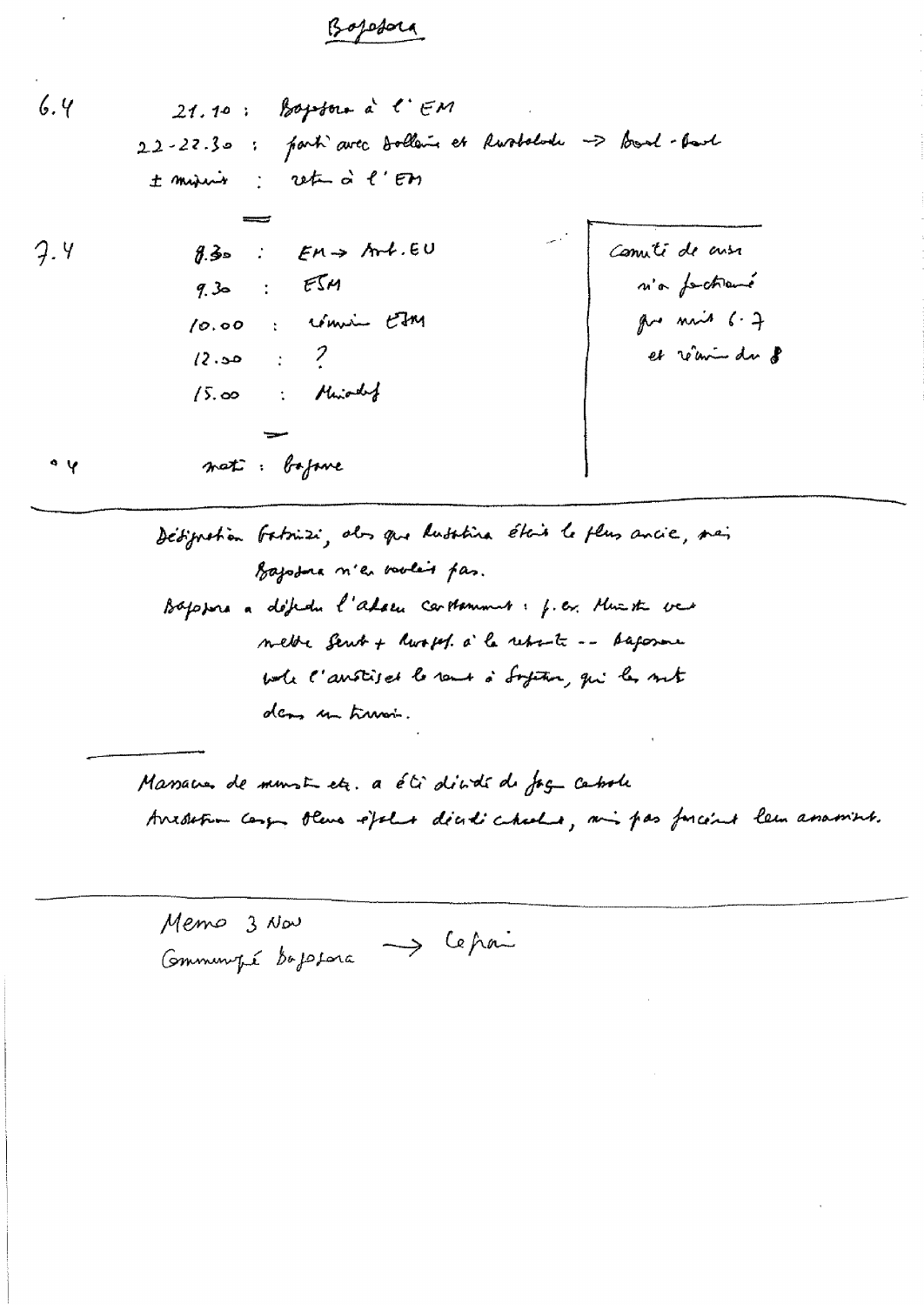Ndindiligimens - 8x L - 8.3.95

Land

Marchal: quelles cuts MINUAR proite for goinet depotated. Colt Gerfert Kipti -<br>Remera?

 $\partial$ 

Nohird en Delfigue 8-22 mars délux carpé  $1, 4 \rightarrow$  prém pirque  $\pm$  8.4 Ludi, Y. 4: Nolind. per à Kipti pour récever républice avec Civ les Récentement a for lieu. Nobind askets methind for grape electropie à continue cler lin d Kejali Godinari l'appelle de Sutere: lui appeal que KTLM rack historic offices de gut.

Hercard: 6: Aucune uncorte avec few MINUAC.

"Consignation": OB étois consiguée demmele cedre plus févérol du désarmement. Fait de rammer les avenues dan leur Cos? (voi f. Fries.)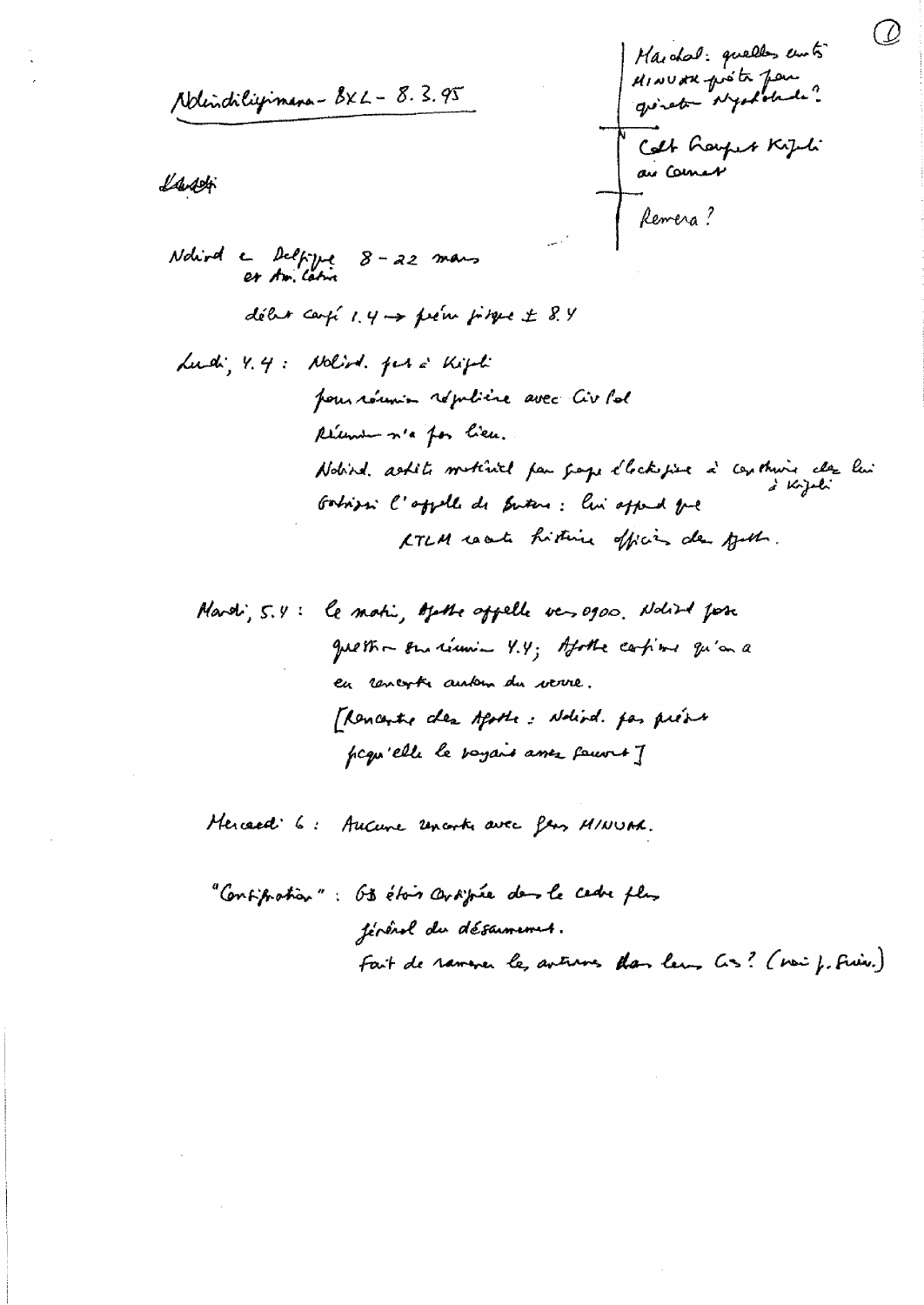Aaj. Kaninba Ctez George i Kijeli : circareciptin Kijeli Ces Cies étuies decorratives ± 60 Rommes Cie Lewera (Comme Kacyña) détachair scrita à Kobuja legis affaire une de la contexte de la partir de la partir de la partir de la partir de la partir de la partir de la partir de la partir de la partir de la partir de la partir de la partir de la partir de la partir de la p  $±60-80.$ Kiculino pelata à Nyameta  $\mathbf{A}$ Sous kok à des 11 Nyanniambo  $+i$ endon's divers .. 11 Njarnjerje cela "vidait  $L/d$ certaines Cies, ndammo celli de Cie Elot-major et sentes: Chistops fraught Remess. fand du camp Cie de sécurité Depart de  $l'$  en  $\omega$ Goupe services techniques Ellia. Cie médicale (blens etc.)

Cie téroport (polet à l'oéropot)

ac tienti sentin

Gaye d'interestion Cie Jari Openation disemnent an fault

récenare: parquet (peris de perquis/ fai avoités) units recessares  $MIDOAR:$ 

Now sparature Nyalal: su mois 2-3 Cie, nécessairs Scale auto Cic (non-frangement) ustisable: Cit Sécurti & rentière.

Plan avec MINUAR; notemment patroxilles à de, granais for differents.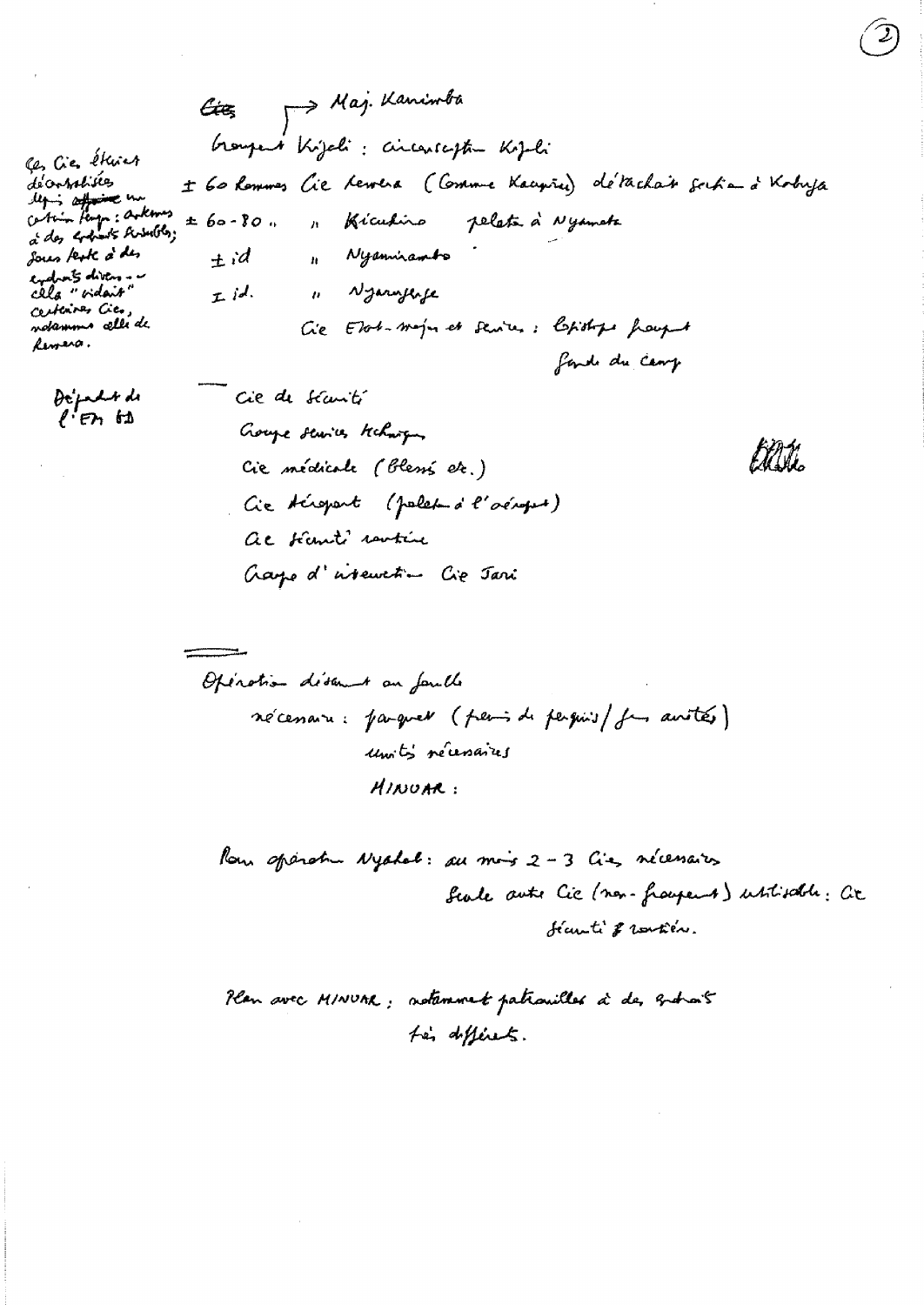Renconte che Ajothe 4.4. Officier, 4. Fraducturale, point affrec 69.<br>officier à l'EM 63 est alléle. Treater Pomprai Afoste les a-t-elle crisité.

pt. Col. Lumbolida two, proboble par ts proper boldats, ander a bitmann.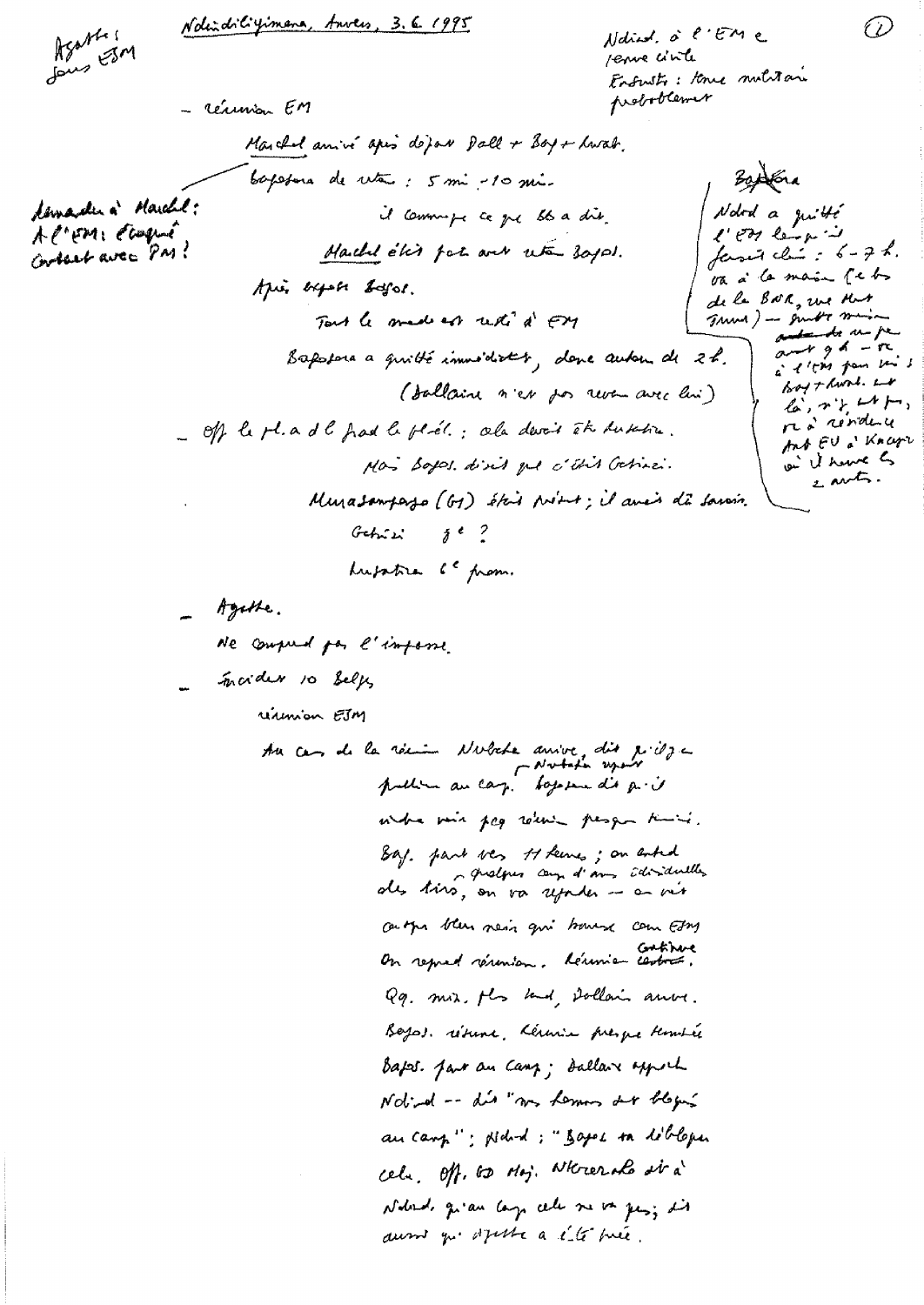Notired. part class liv et tiliples à l'EM, ne houve ttilitten personne. Tél. époler à Kacyina, ai prot dir pin a hvi agoste pcg elle allis prenonce discen. Trouve boy are dollars are should as 15h. = Comlat autom du camp KOL? Bapasara parti, probable an cap Kol pas an country de centre.  $\sim$ Aping rimin poor, Nated as rete de himde là, alli au Murdel.

 $\circled{\mathcal{C}}$ 

 $3.6.$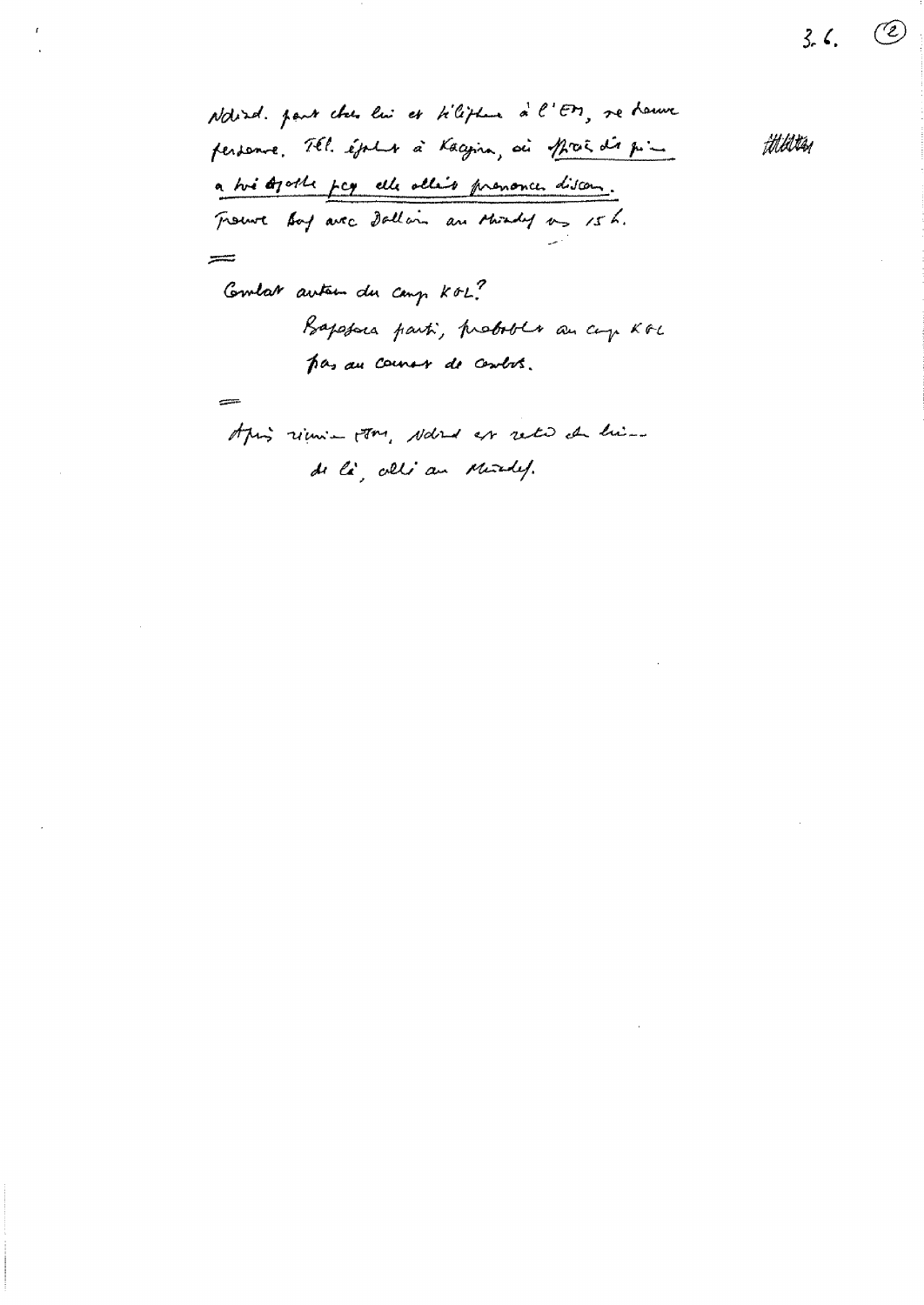Notischili 19.7.95 8xL

 $\mathcal{L}$ 

 $\odot$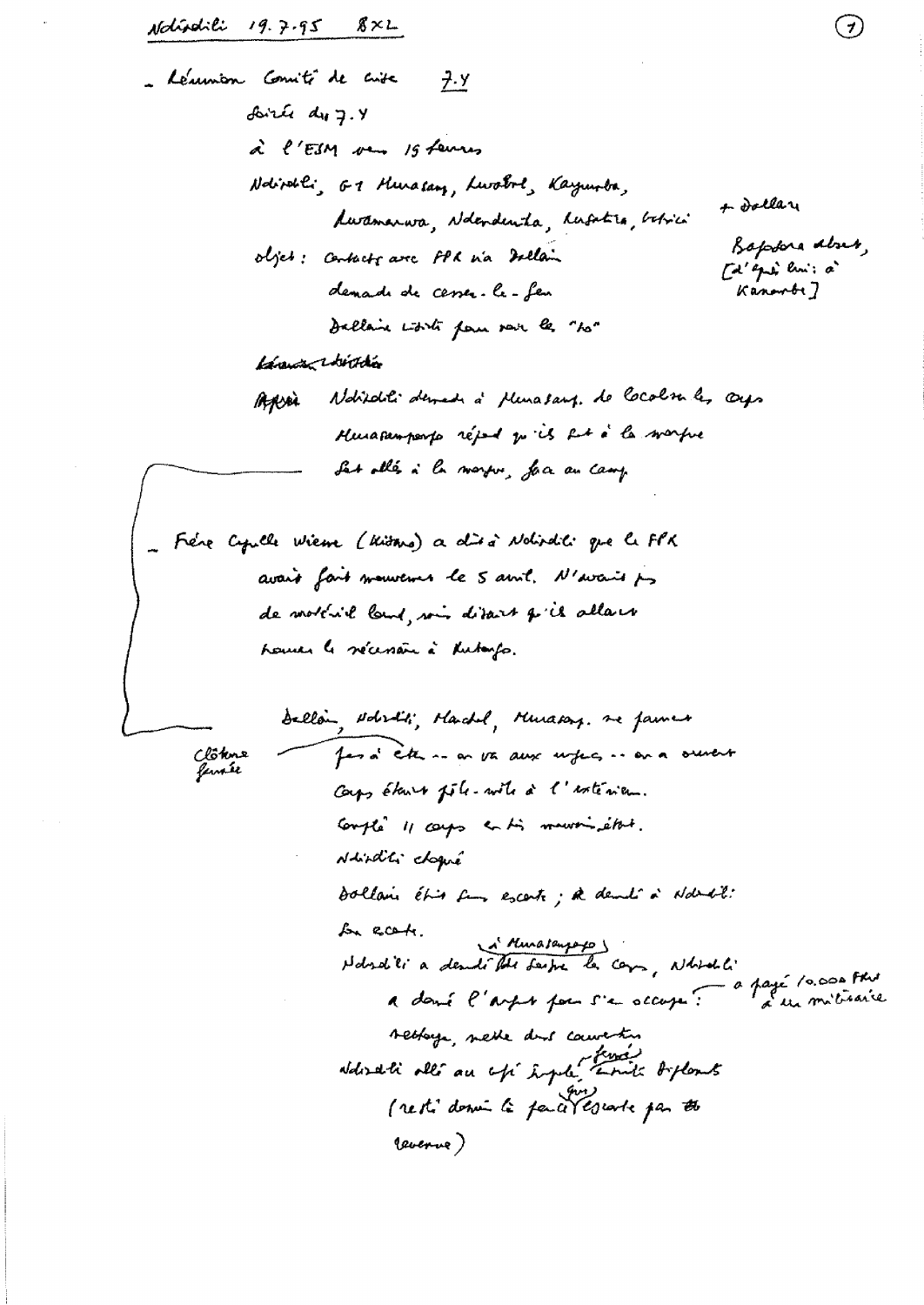$7.4:0900$  clar Anbassaden US

Canité de crise motio du 8.4 · Soppose quible a claques la parte Saperne quitte primiers. (Bassiona a usu medis du contéde cuix four l'accupa des agres folitions;<br>Fuire corpoils de 88]

 $(9.7)$ 

 $\left( \begin{array}{c} 2 \end{array} \right)$ 

Lon de revents soir 3.4, a a dis à Doullain qu'a l'enformerais par les fils de interes Le 8.4: Consili de crise est à l'ESM et à l'EM, pour aspect opentionly

Cough 68 heures et toubé le 2.4 immediate of sale FPR.

Militain premback.